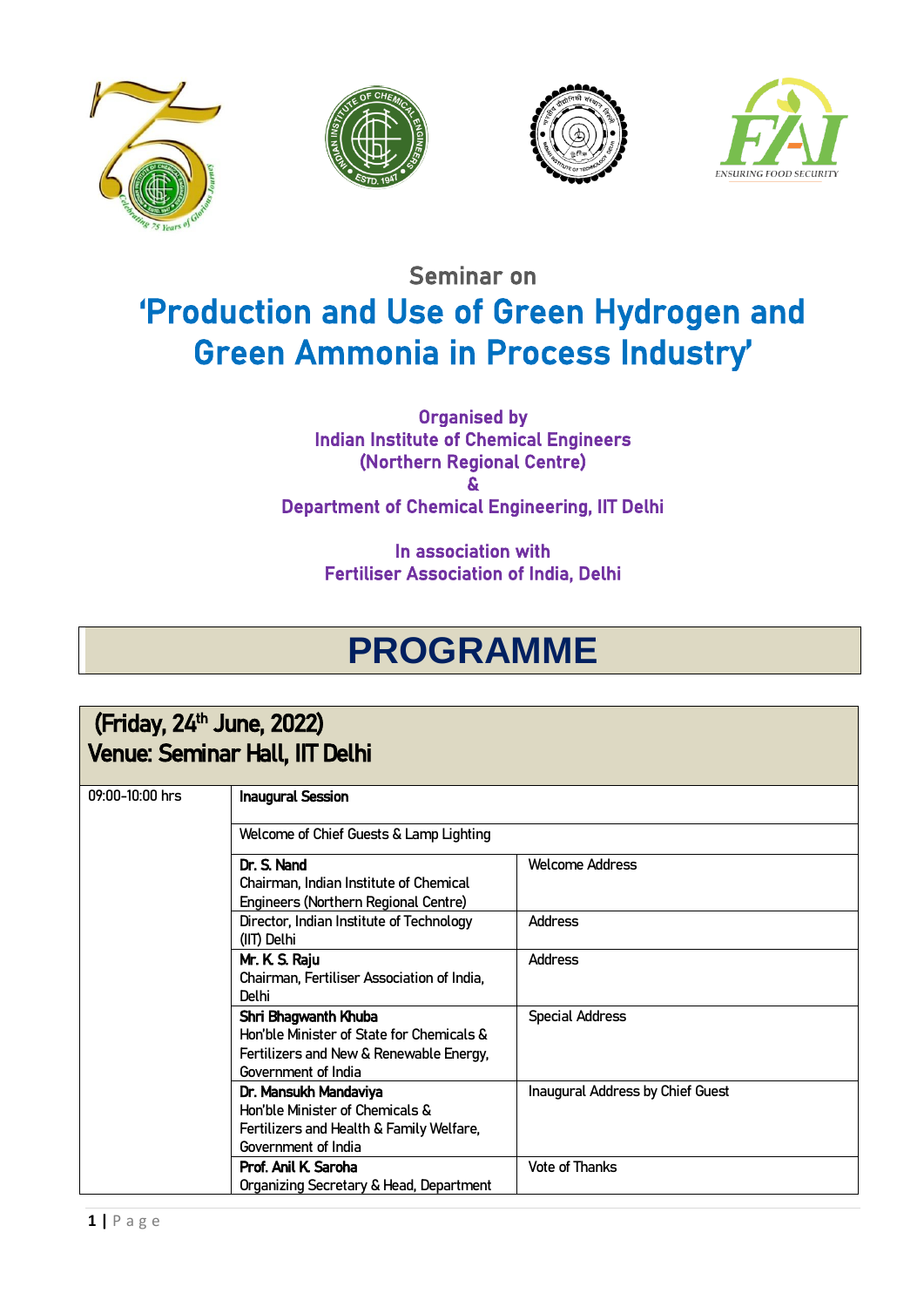|                              | of Chemical Engineering, IIT Delhi                                                                                                                                                       |                                                                                                    |  |
|------------------------------|------------------------------------------------------------------------------------------------------------------------------------------------------------------------------------------|----------------------------------------------------------------------------------------------------|--|
| 10:00-10:30 hrs              | High Tea                                                                                                                                                                                 |                                                                                                    |  |
|                              | <b>Plenary Session</b>                                                                                                                                                                   |                                                                                                    |  |
| 10:30-11:00 hrs              | by MNRE on Green Hydrogen/Ammonia<br>Policy*                                                                                                                                             | <b>Plenary Address</b>                                                                             |  |
| 11:00-11:45 hrs<br>(Virtual) | Prof. S. Basu<br>Director,<br><b>CSIR-Institute of Minerals &amp; Materials</b><br>Technology (IMMT), Bhubaneswar &<br>Central Institute of Mining and Fuel<br>Research (CIMFR), Dhanbad | Hydrogen Production in 3D-Printed Micro Electrolyzer                                               |  |
| 11:45-12:30 hrs<br>(Virtual) | Mr. Jacobus de Letter<br>Yara Clean Ammonia,<br>Norway                                                                                                                                   | <b>Plenary Address</b>                                                                             |  |
| 12:30-13:30 hrs              | Lunch                                                                                                                                                                                    |                                                                                                    |  |
|                              | Technical Session I: Developments in Electrolysis Technology                                                                                                                             |                                                                                                    |  |
| 13:30-14:10 hrs              | Dr. Sandeep KC<br>Head-Process Development, Heavy Water<br>Division, BARC, Mumbai                                                                                                        | The Development of Alkaline Water Electrolyzer<br>Technology at BARC for green hydrogen production |  |
| 14:10-14:50 hrs              | Mr. Pashupathy Gopalan<br>Director, Ohmium India, Mumbai                                                                                                                                 | <b>Experience of Commercial Scale PEM Based</b><br>Electrolyzer                                    |  |
| 14:50-15:30 hrs<br>(Virtual) | Dr. (Mrs.) N. Kalaiselvi<br>Director, CECRI (CSIR), Karaikudi*                                                                                                                           | Green Hydrogen eco system: Path forward to end-<br>to-end value chain for clean energy             |  |
| 15:30-16:00 hrs              | <b>Q&amp;A</b>                                                                                                                                                                           |                                                                                                    |  |
| 16:00 hrs                    | Tea                                                                                                                                                                                      |                                                                                                    |  |

| (Saturday, 25 <sup>th</sup> June, 2022)<br><b>Venue: Seminar Hall, IIT Delhi</b> |                                                                                                    |                                                    |  |  |
|----------------------------------------------------------------------------------|----------------------------------------------------------------------------------------------------|----------------------------------------------------|--|--|
|                                                                                  | Technical Session II: Production and Use of Green Hydrogen including Cost<br><b>Considerations</b> |                                                    |  |  |
| 09:00-09:40 hrs                                                                  | Dr. Ashish Lele<br>Director, NCL, Pune                                                             | Role of Green Hydrogen for Clean<br>Transportation |  |  |
| 09:40-10:20 hrs<br>(Virtual)                                                     | Dr. Suman Roy Choudhury<br>Naval Research Materials Laboratory,<br><b>DRDO</b>                     | Production and Use of Hydrogen in Fuel Cell        |  |  |
| $10:20 - 10:45$ hrs                                                              | Tea                                                                                                |                                                    |  |  |